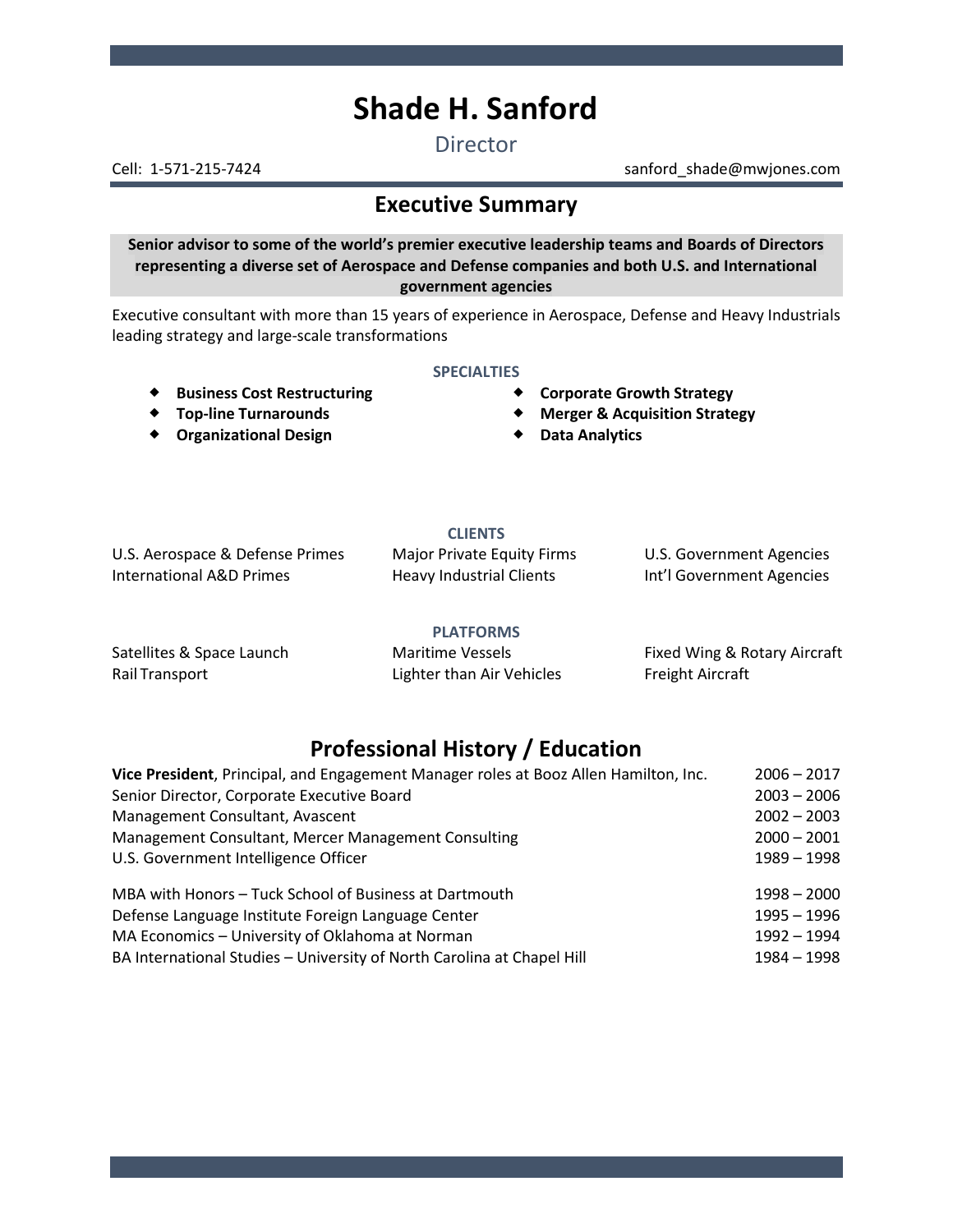## **SHADE H. SANFORD – SAMPLE CLIENT ENGAGEMENTS**

Mr. Sanford is a Senior Advisor to global Aerospace & Defense companies and currently a Director at MW JONES & COMPANY INC based in Reston, VA. Previously, Mr. Sanford was a Vice President with Booz Allen Hamilton. He has over 15 years of experience in consulting working for C-level executives on issues of business cost restructuring, corporate growth strategy, top-line turnarounds, merger & acquisition strategy, organization design, and data analytics. His work spans private sector industries and the government. His clients include Fortune 500 companies and governments across the United States, Europe, the Middle East, Southeast Asia, and Australia.

#### *Business Cost Restructuring*

- For a shipbuilding company at risk of losing a \$7.5 billion program due to cost overruns, served as a senior advisor across a cost transformation program. Oversaw the development of the cost baseline and the design of the client's turnaround program. Developed a roadmap and ensured board level buy-in for an implementation plan and targets across functional areas including engineering, production, supply chain, IT, footprint, marketing, and R&D. Program enabled client to save over 20% of controllable costs.
- For two Fortune 100 Defense primes that had established a new joint venture, led a cost transformation program that touched all aspects of engineering, production, operations, IT, and indirect costs. Designed the go-forward operational and financial architectures for the business. Created the new Forward Pricing Rate Proposal. Developed recommendations that drove over \$1 billion across a six-year investment amortization window.
- For a \$4 billion Defense program at risk of immediate cancellation, led a rapid cost diagnostic designed to quantify improvement opportunities. Identified cost drivers and provided recommendations across R&D, production, engineering, operations, and all indirect costs. Assessed actions required to reduce the program cost base, while maintaining operation and safety requirements.
- For a \$5 billion industry leading Defense contractor, led an IT cost transformation program. Applied benchmarks, best practices, and functional expertise in developing a customized turnaround program for the organization that enabled the client to achieve an immediate 15% cost reduction against its pro forma baseline over a 3-year period, with sustained ongoing cost savings.
- For a Fortune 500 transportation and logistics company in a post-merger integration situation, played a lead role in a company-wide business process reengineering program. Set up the follow-on program management office and directed the implementation of over 45 separate major change initiatives. Program improved operations and saved the company over \$120 million of documented costs across a 3-year time period.
- For the global leader in petrochemicals and with a presence in over 30 countries, on behalf of the CEO led the post-merger integration program that included company-wide business process reengineering and standardization. Program drove cost efficiencies and reduced complexity across the organization.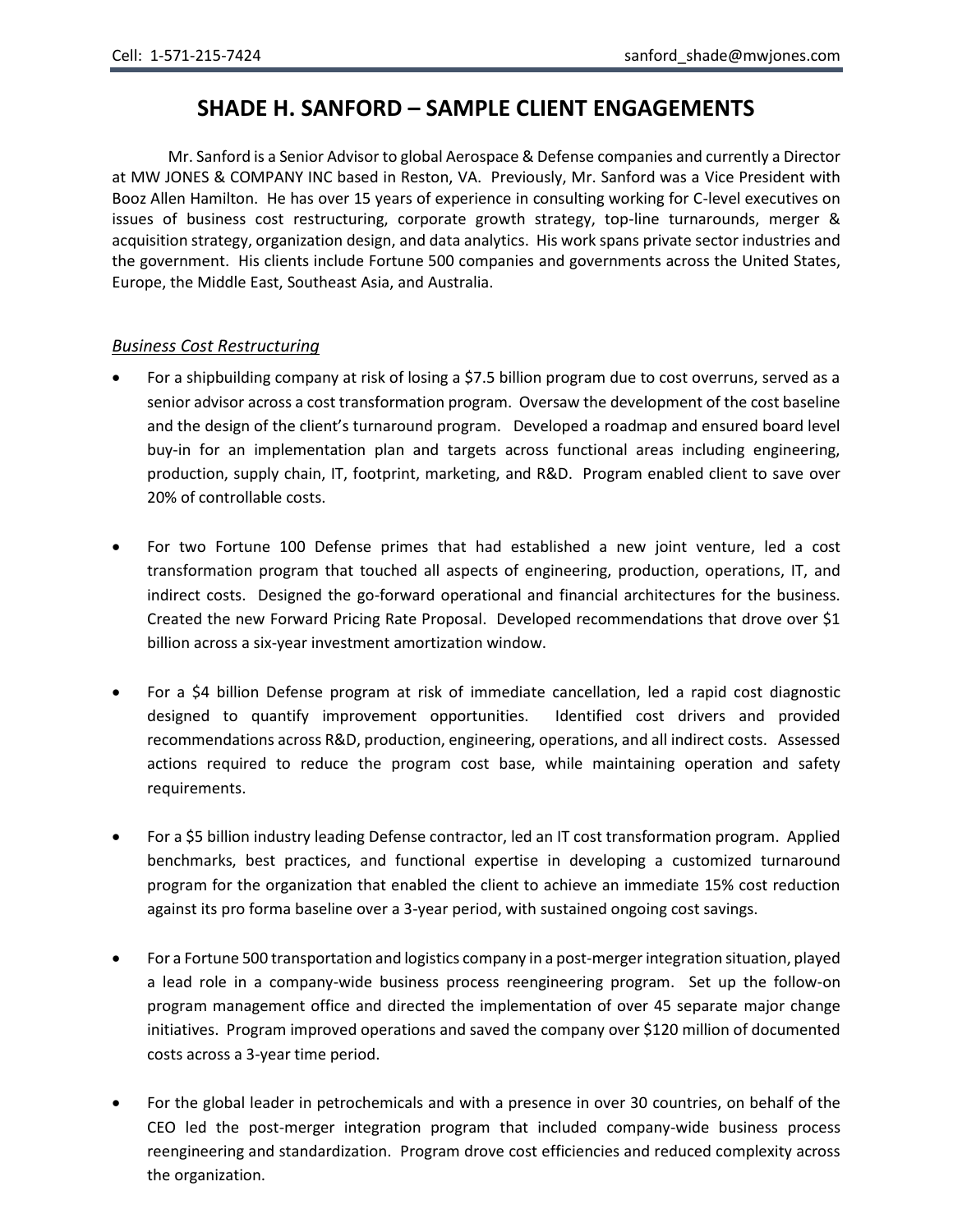#### *Corporate Growth Strategy*

- For a Fortune 100 Defense prime, developed the new market entry strategy for one of its primary lines of business with revenues of over \$1 billion. Analyzed opportunities across all aspects of a complex value chain, from design and production through operations and maintenance. Prioritized new growth opportunities for the client that were approved by its CEO and board and comprised the business unit's go-forward strategy.
- For a global satellite services company, developed the economic model that forecast demand, new product adoption rates, and overall growth across all major geographies. Identified and quantified core market and white space opportunities in enabling the client to make a \$7 billion investment decision in a high growth market.
- For Fortune 500 Defense contractor in a rapidly declining market, led the development of a corporate growth strategy that objectively assessed existing and potential new lines of business. Assessment supported the executive team in determining which lines of business and markets to exit and enter. The study also shaped a refinement of the company's pricing strategy, including new rates and cost centers.
- For a Fortune 500 company, led the development of a framework and implementation plan for taking new ventures from concept to exit. Identified market opportunities for building the new venture creation line of business. Developed a business plan with a detailed financial pro forma for the stand up and growth for the new corporate practice.

#### *Top Line Turnarounds*

- For a global freight carrier in a declining market, led the corporate strategy review on behalf of the CEO and COO. Assessed market dynamics, analyzed the competitive landscape, and developed a predictive model that forecast global freight traffic and revenues. Provided recommendations that shaped the client's growth strategy and asset investment decisions, including entering a new market space that was central to the company's turnaround in profitability and stock price.
- For a regional leader in Defense maintenance, repair and operations, on behalf of the CEO and Board led the development of a 10-year growth strategy. In a rapidly declining market environment, developed a strategy to enter new markets and exit sunsetting programs. In parallel, made recommendations across the company's cost structure to increase its competitiveness.
- For a Fortune 100 Defense prime, led a study that assessed and prioritized commercial applications for a Lighter Than Air vehicle that was part of its Defense portfolio. Study examined potential markets across industries including oil & gas, mining, and logistics in developing a set of new market entry options.